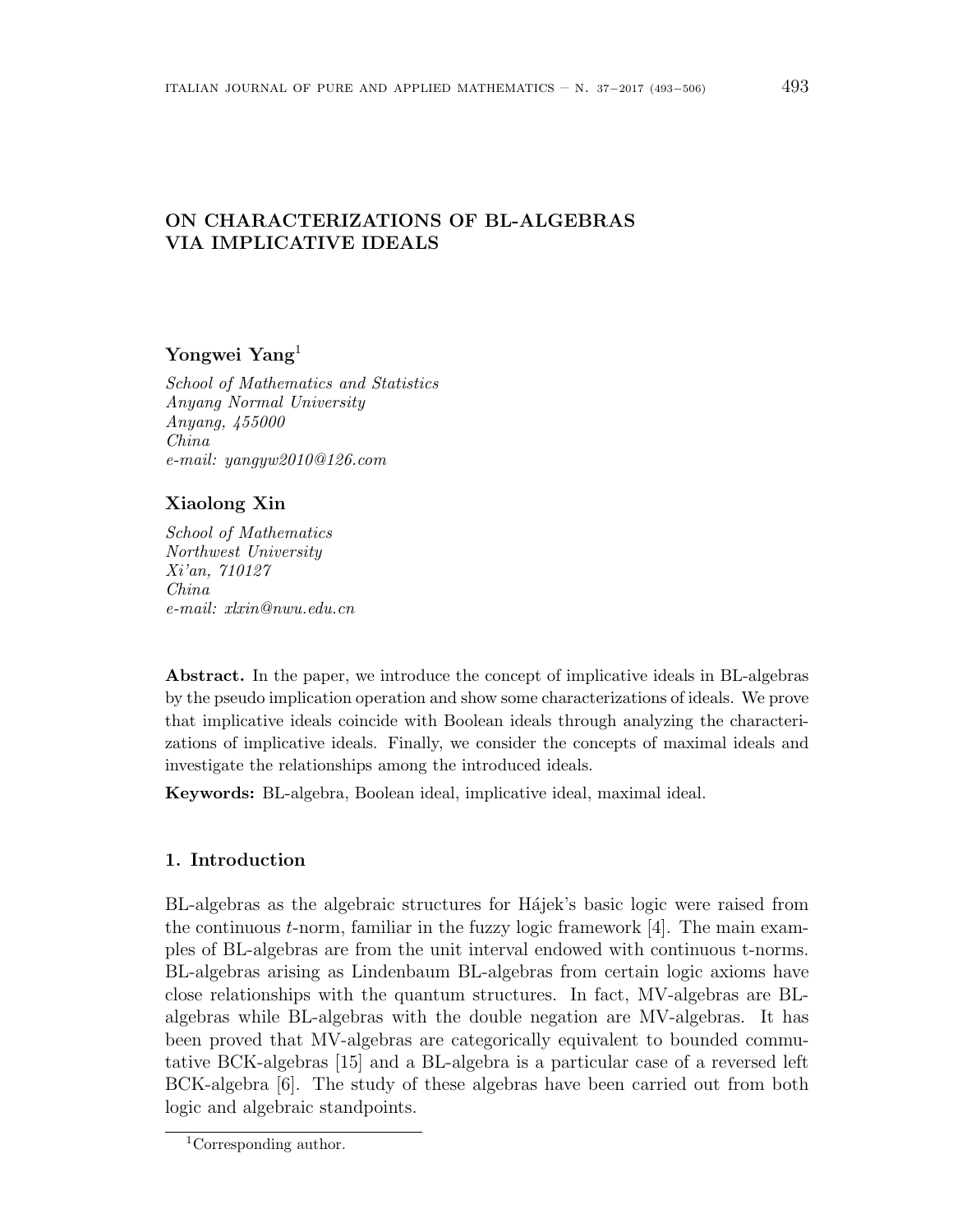The filter theory plays an important role in studying these algebras. From logic point of view, various filters have natural interpretation as various sets of provable formulas. At present, the filter theory of BL-algebras has been widely studied and some important results are obtained. Hájek  $[4]$  introduced the notions of filters and prime filters in BL-algebras and proved the completeness of Basic Logic BL. Turunen studied the filter theory of BL-algebras and proposed the concepts of implicative filters and Boolean filters, which are called deductive systems to emphasize the fact that they correspond to sets of provable formulas and are closed with respect to modus ponens [16], [17]. It turned out that Boolean deductive systems coincide with implicative deductive systems in BL-algebras [17]. In particular, some types of filters such as (positive) implicative filters and fantastic filters [5], integral filters [3] and obstinate filters [1] were introduced and some of their characterizations were presented in [2], [9]. Moreover, based on the fuzzy set theory, the related fuzzy structures of filters in BL-algebras were further investigated [12], [18]. Besides BL-algebras, the filter theories of other algebraic structures such as  $R_0$ -algebras [14] and resituated lattices [13], [8], [19] which are closely related to BL-algebras, had been investigated by several researchers.

Since MV-algebras are BL-algebras, it is nature to generalize some notions of MV-algebras to BL-algebras. In MV-algebras, filters and ideals are dual notions, while some papers claimed that the notion of ideals is missing in BL-algebras for lack of a suitable algebraic addition [16], [17]. To fill the gap, Lele and Nganou [11] introduced the notions of ideals, prime ideals and Boolean ideals in BLalgebras and derived some characterizations of them. They also investigated the relationship between ideals and filters by exploiting the set of complements. The results derived from [11] show that Lele and Nganou 's ideals play an important role in the characterizations of BL-algebras, while compared with the filter theory, the notion of ideals has no corresponding deductive types and it is very intricate to introduce other types of ideals, such as implicative ideals etc., based on the original operations. Therefore it is meaningful to introduce new operation and give the deductive type of ideals in BL-algebras.

The aim of the paper is to investigate the ideals further more. We present some characterizations of ideals, prime ideals and Boolean ideals by using pseudo implication operation. It is known that Boolean filters coincide with implicative filters in BL-algebras. In line with the result, we propose the notion of implicative ideals and prove that implicative ideals coincide with Boolean ideals by the derived characterizations of implicative ideals. By introducing maximal ideals, we investigate the relationships among these ideals.

#### **2. Preliminaries**

In this section, for purpose of reference, we present some definitions and results about BL-algebras.

**Definition 2.1** [4] An algebra  $(L, \wedge, \vee, \odot, \rightarrow, 0, 1)$  of type  $(2, 2, 2, 2, 0, 0)$  is called a BL-algebra if it satisfies the following conditions: for all  $x, y, z \in L$ ,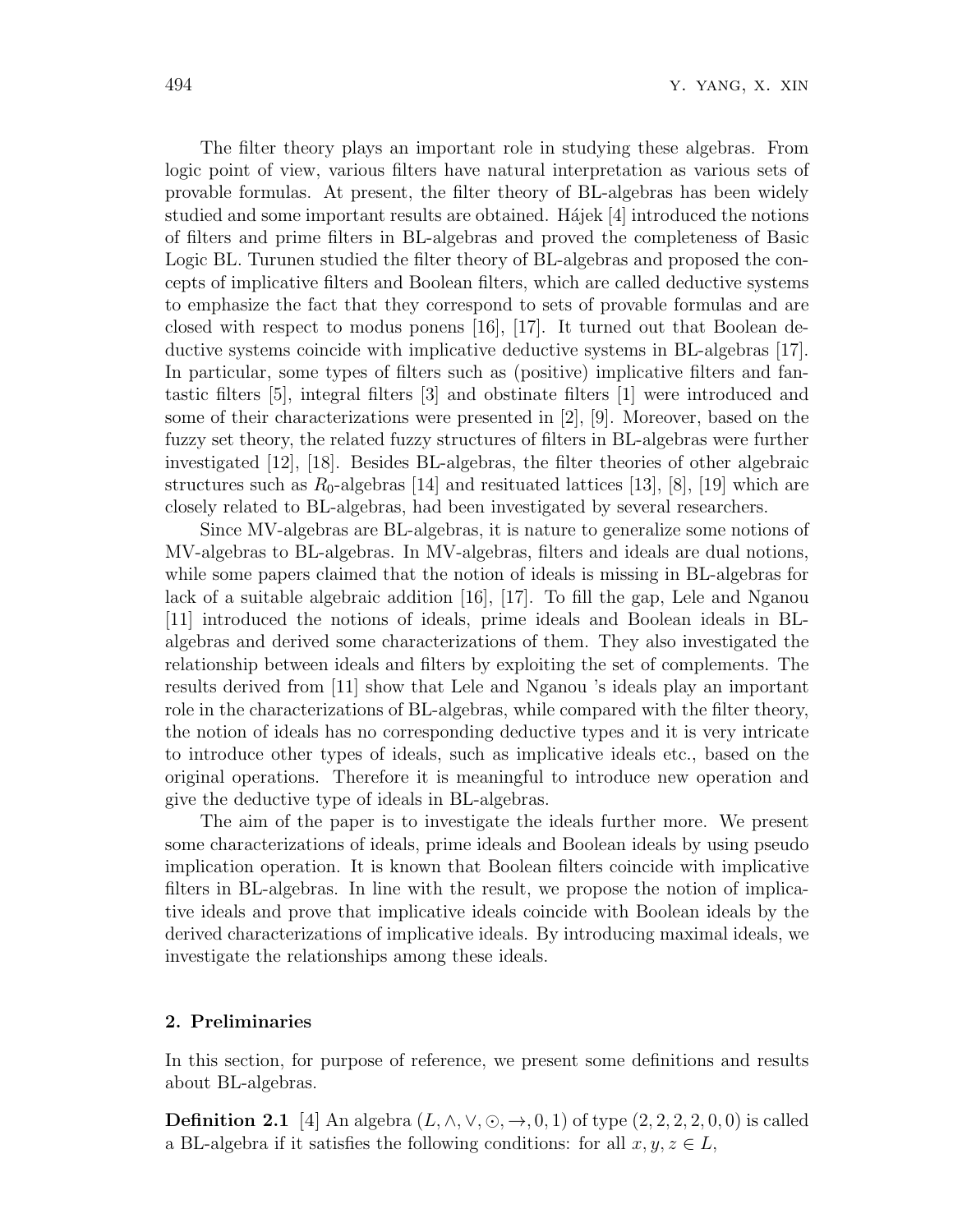(BL-1)  $(L, \wedge, \vee, 0, 1)$  is a bounded lattice, (BL-2)  $(L, \odot, 1)$  is a commutative monoid, (BL-3)  $x \odot y \leq z$  if and only if  $x \leq y \rightarrow z$ ,  $(BL-4)$   $x \odot (x \rightarrow y) = x \land y$ ,  $(BL-5)$   $(x \rightarrow y) \vee (y \rightarrow x) = 1.$ 

Let *L* be a BL-algebra. If  $x \vee \overline{x} = 1$  for any  $x \in L$ , then *L* is called a Boolean algebra, where  $\bar{x} = x \rightarrow 0$ ; if *L* satisfies the double negation, i.e.,  $\bar{\bar{x}} = x$  for any  $x \in L$ , then *L* is called an MV-algebra; if  $x^2 = x \odot x = x$  for any  $x \in L$ , then *L* is called a Gödel algebra.

The following properties are well known to hold in BL-algebras, we summarize them as follows.

**Lemma 2.2** [16], [11] *In any BL-algebra*  $(L, \wedge, \vee, \odot, \rightarrow, 0, 1)$ *, the following relations hold: for any*  $x, y, z \in L$ *,* 

(1) 
$$
x \leq y
$$
 if and only if  $x \to y = 1$ ,  $x \odot y = 0$  if and only if  $x \leq \bar{y}$ ;  
\n(2)  $x \odot (x \to y) \leq y$ ,  $x \odot y \leq x \land y$ ,  $x \leq y \to x$ ;  
\n(3)  $x \to y \leq (y \to z) \to (x \to z)$ ,  $y \to x \leq (z \to y) \to (z \to x)$ ;  
\n(4)  $(x \to y) \odot (y \to z) \leq (x \to z)$ ,  $(x \to y) \to (x \to z) \leq x \to (y \to z)$ ;  
\n(5)  $x \to (y \to z) = (x \odot y) \to z = y \to (x \to z)$ ;  
\n(6)  $\bar{0} = 1$ ,  $\bar{1} = 0$ ,  $1 \to x = x$ ,  $x \to 1 = 1$ ,  $x \odot \bar{x} = 0$ ,  $x \leq \bar{x}$ ,  $\bar{x} = \bar{\bar{x}}$ ;  
\n(7) if  $x \lor \bar{x} = 1$ , then  $x \land \bar{x} = 0$ ;  
\n(8)  $x \lor y = ((x \to y) \to y) \land ((y \to x) \to x)$ ;  
\n(9)  $(x \lor y) \to z = (x \to z) \land (y \to z)$ ,  $(x \land y) \to z = (x \to z) \lor (y \to z)$ ;  
\n(10)  $x \odot (y \lor z) = (x \odot y) \lor (x \odot z)$ ,  $x \odot (y \land z) = (x \odot y) \land (x \odot z)$ ;  
\n(11) if  $x \leq y$ , then  $y \to z \leq x \to z$ ,  $z \to x \leq z \to y$ ,  $x \odot z \leq y \odot z$ ;  
\n(12)  $\overline{x \odot y} = x \to \bar{y}$ ,  $\overline{x \lor y} = \bar{x} \land \bar{y}$ ,  $\overline{x \land y} = \bar{x} \lor \bar{y}$ ;  
\n(13)  $\overline{\overline{x \odot y}} = \bar{x}$ 

In order to introduce the notion of ideals in BL-algebras as a generalization of the existing notion in MV-algebras, Lele and Nganou adopted the pseudo addition operation in a BL-algebra  $L: x \oslash y := \bar{x} \rightarrow y$ , for any  $x, y \in L$ , and gave the concept of ideals in BL-algebras as follows.

**Definition 2.3** [11] Let  $(L, \wedge, \vee, \odot, \rightarrow, 0, 1)$  be a BL-algebra and *I* a nonempty subset of *L*. *I* is called an ideal if it satisfies: for any  $x, y \in L$ ,

- $(1)$   $x, y \in I$  implies  $x \oslash y \in I$ ,
- (2) if  $x \leq y$  and  $y \in I$ , then  $x \in I$ .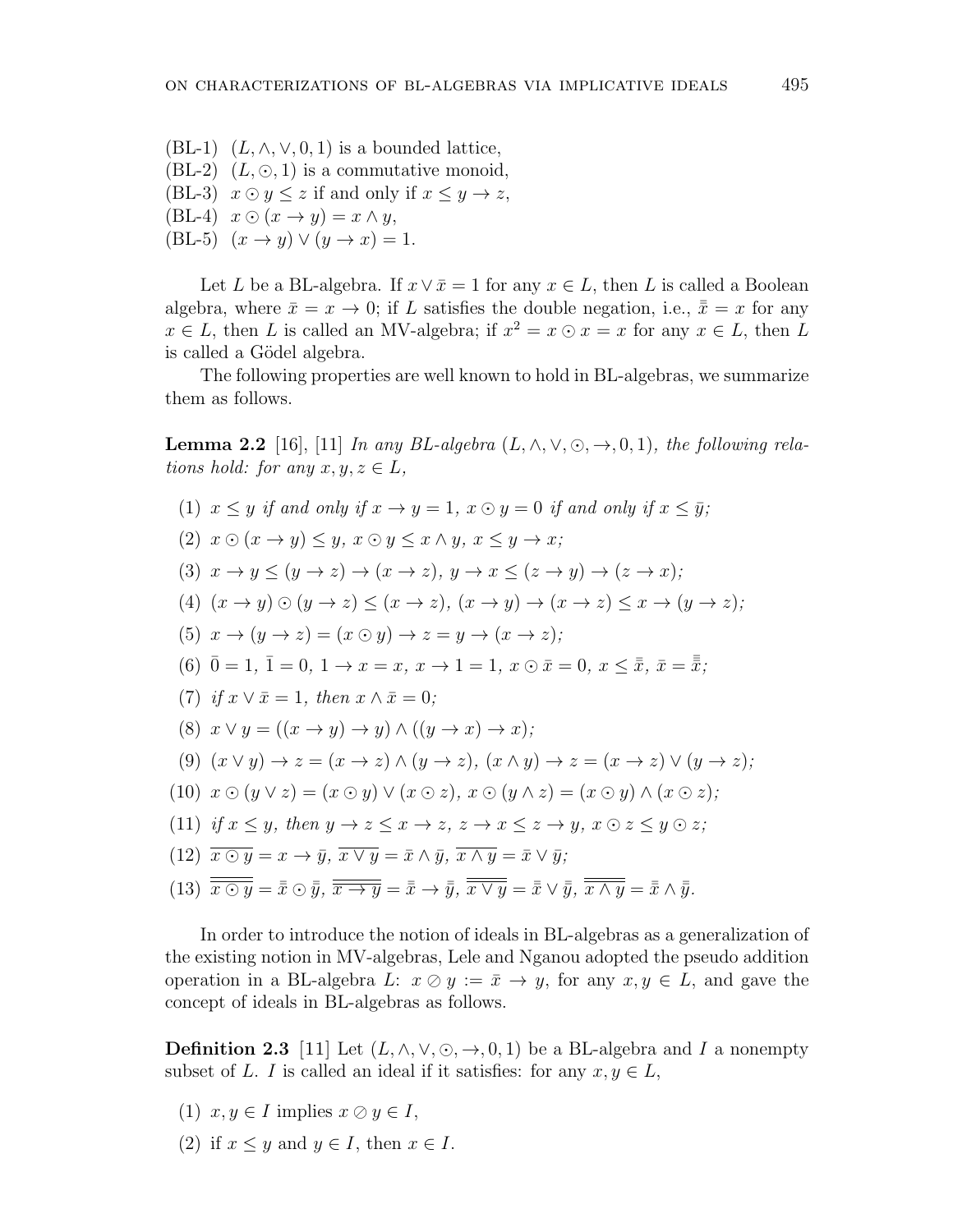From the above definition, it is easy to see that  $0 \in I$ , and  $x \in I$  if and only if  $\bar{x}$  ∈ *I* for any  $x \in L$ . It is easy to prove that  $\{0\}$  is an ideal of *L*. If a BL-algebra *L* is not an MV-algebra, then there exists an element  $x \in L$  such that  $\bar{x} \neq x$ , i.e.,  $x \oslash 0 \neq 0 \oslash x$ , hence the operation  $\oslash$  is not commutative in general.

Let *P* be an ideal of a BL-algebra *L*. If  $\overline{x \rightarrow y} \in I$  or  $\overline{y \rightarrow x} \in P$  for any  $x, y \in L$ , then *P* is called a prime ideal; if  $x \wedge \overline{x} \in P$  for any  $x \in L$ , then *P* is called a Boolean ideal [11].

**Proposition 2.4** [11] *An ideal P of a BL-algebra L is a prime ideal if and only*  $if x \land y \in P$  *implies*  $x \in P$  *or*  $y \in P$ *, for any*  $x, y \in L$ *.* 

**Theorem 2.5** [11] *Let I be an ideal of a BL-algebra L. Define the relation*  $\sim$ *I on L by: for any*  $x, y \in L$ *,* 

 $x \sim I$  *y if and only if*  $\overline{x} \odot y \in I$  *and*  $x \odot \overline{y} \in I$ *.* 

*Then*  $\sim_I$  *is a congruence relation on*  $L$ *.* 

Let *L* be a BL-algebra and *I* an ideal of *L*, the set of all congruence classes is denoted by  $L/I$ , that is,  $L/I := \{ [x] | x \in L \}$ , where  $[x] = \{ y \in L | x \sim_I y \}$ .

For any  $x, y \in L$ , the operations  $\star$ ,  $\mapsto$ ,  $\sqcap$ ,  $\sqcup$  on  $L/I$  are defined as follows:  $[x] \sqcap [y] = [x \wedge y], [x] \sqcup [y] = [x \vee y], [x] \star [y] = [x \odot y], [x] \mapsto [y] = [x \rightarrow y].$ It follows that  $(L/I, \Pi, \sqcup, \star, \mapsto, [0], [1])$  is a BL-algebra which is called a quotient BL-algebra with respect to *I*.

**Proposition 2.6** [11] *Let L be a BL-algebra and I an ideal of L. Then L/I is an MV-algebra.*

#### **3. Some characterizations of ideals**

Compared with filter theory, we observe that the notion of ideals has no corresponding deductive type in BL-algebras. In order to fill the gap, we introduce a new operation and give another description of ideals in BL-algebras.

Let *L* be a BL-algebra, we define the pseudo implication operation  $\rightarrow$  by  $x \to y := x \odot \bar{y}$ , for any  $x, y \in L$ . It is easy to see that  $z \leq x \oslash y$  if and only if  $z \rightarrow x \leq y$ .

We can establish some properties of the operation  $\rightarrow$  as follows.

**Lemma 3.1** *Let L be a BL-algebra, for any*  $x, y, z \in L$ *, we have:* 

(1)  $x \leq y$  implies  $z \to y \leq z \to x$  and  $x \to z \leq y \to z$ ;

$$
(2) (x \rightarrow y) \rightarrow z = (x \rightarrow z) \rightarrow y = x \rightarrow (y \oslash z);
$$

- (3)  $x \to 0 = x, 0 \to x = 0, x \to x = 0;$
- (4)  $(x \rightarrow z) \rightarrow (y \rightarrow z) \leq x \rightarrow y;$
- (5)  $(x \rightarrow z) < (y \rightarrow z) \oslash (x \rightarrow y)$ ;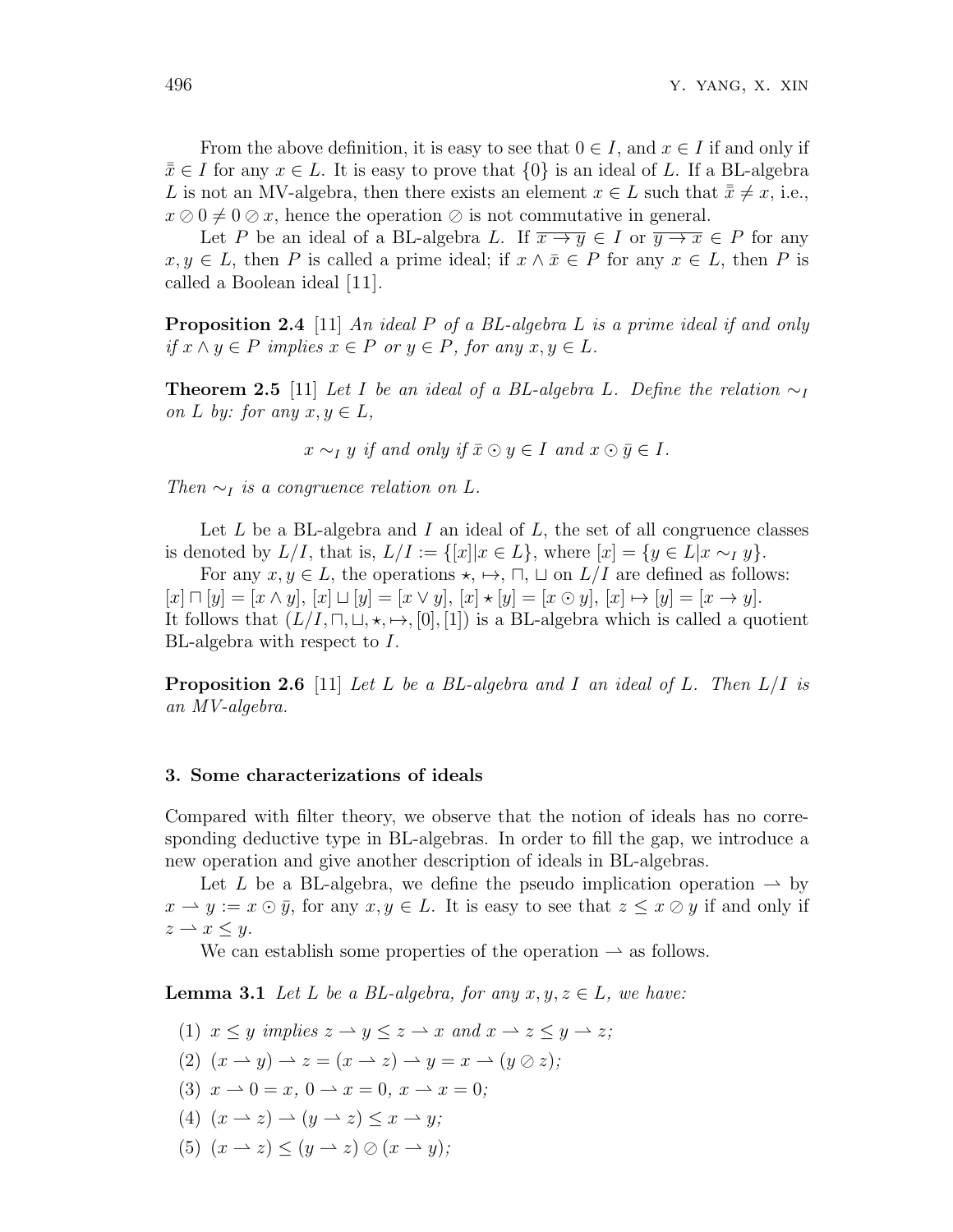(6)  $x \rightarrow y \leq x$ ,  $x \leq y$  *implies*  $x \rightarrow y = 0$ ; (7)  $x \rightarrow y = 0$  *implies*  $\bar{y} \leq \bar{x}$  *and*  $x \leq \bar{y}$ ; (8)  $(y \to (y \to x)) \to (x \to (x \to y)) = 0.$ 

**Proof.** By Lemma 2.2, routine computations prove the above results.

We would like to point out that the operation  $\rightarrow$  is not commutative in general, since  $1 \rightarrow 0 = 1 \neq 0 \rightarrow 1 = 0$ .

By using the operation  $\rightarrow$ , we can give a concrete description of ideals in BL-algebras as follows.

**Lemma 3.2** [11] *Let I be a nonempty subset of a BL-algebra L. Then I is an ideal of L if and only if it satisfies:*

- $(1)$  0  $\in I$ ,
- (2) *for any*  $x, y \in L$ *, if*  $x \to y \in I$  *and*  $y \in I$ *, then*  $x \in I$ *.*

**Lemma 3.3** *Let I be an ideal of a BL-algebra L. Then the followings hold: for*  $any \; x, y, z \in L$ 

- (1)  $x \to y \in I$  *if and only if*  $\bar{y} \to \bar{x} \in I$ ;
- (2)  $x \to y \in I$  *if and only if*  $\overline{x} \to y \in I$ ;
- (3)  $(y \to \bar{x}) \to z \in I$  *if and only if*  $(\bar{z} \to \bar{y}) \to \bar{x} \in I$ *.*

**Proof.** (1) Suppose that  $x \to y \in I$ . Since  $(\bar{y} \to \bar{x}) \to (x \to y) = \bar{y} \odot \bar{x} \odot \bar{x} \odot \bar{y} =$  $(\bar{y} \wedge \bar{x}) \odot \bar{x} = 0 \in I$  and *I* is an ideal, thus  $\bar{y} \rightarrow \bar{x} \in I$ .

Conversely, suppose that  $\bar{y} \to \bar{x} \in I$ . Since  $(x \to y) \to (\bar{y} \to \bar{x}) = x \odot \bar{y} \odot$  $\overline{y} \odot \overline{x} = (\overline{y} \land \overline{x}) \odot x = 0 \in I$ , therefore  $x \to y \in I$ .

The proofs of (2) and (3) are similar to that of (1).

**Theorem 3.4** *Let L be a BL-algebra. A nonempty subset I of L is an ideal if and only if it satisfies the conditions:*

- $(1)$  0  $\in I$ ,
- $(2)$  *for any*  $x, y \in L$ *, if*  $y \in I$  *and*  $\overline{y \rightarrow \overline{x}} \in I$ *, then*  $x \in I$ *.*

**Proof.** Suppose that *I* is an ideal of *L*. By Lemma 3.2, we get  $0 \in I$ . For any  $x, y \in L$ , if  $y \in I$  and  $\overline{y \rightarrow \overline{x}} \in I$ , that is  $y \in I$  and  $\overline{\overline{x \rightarrow y}} \in I$ , then  $y \in I$  and  $x \to y \in I$ . Hence  $x \in I$ , and so *I* satisfies the conditions (1) and (2).

Conversely, suppose that the nonempty subset  $I$  satisfies the conditions  $(1)$ and (2). For any  $x, y \in L$ , if  $x \in I$ , then  $\overline{\overline{x}} \in I$ . In fact, since  $\overline{\overline{x}} \to \overline{\overline{x}} = \overline{\overline{x}} \to \overline{x} =$  $0 \in I$  and  $x \in I$ , hence  $\overline{\overline{x}} \in I$ . Let  $x \to y \in I$  and  $y \in I$ . Then  $\overline{\overline{x \to y}} = \overline{\overline{y} \to \overline{x}} \in I$ , and so  $x \in I$ . Therefore *I* is an ideal. п

Let *L* be a BL-algebra, we denote by  $L(x, y) = \{z \in L | z \to x \leq y\}$  for any  $x, y \in L$ . Our next aim is to establish further characterizations of ideals.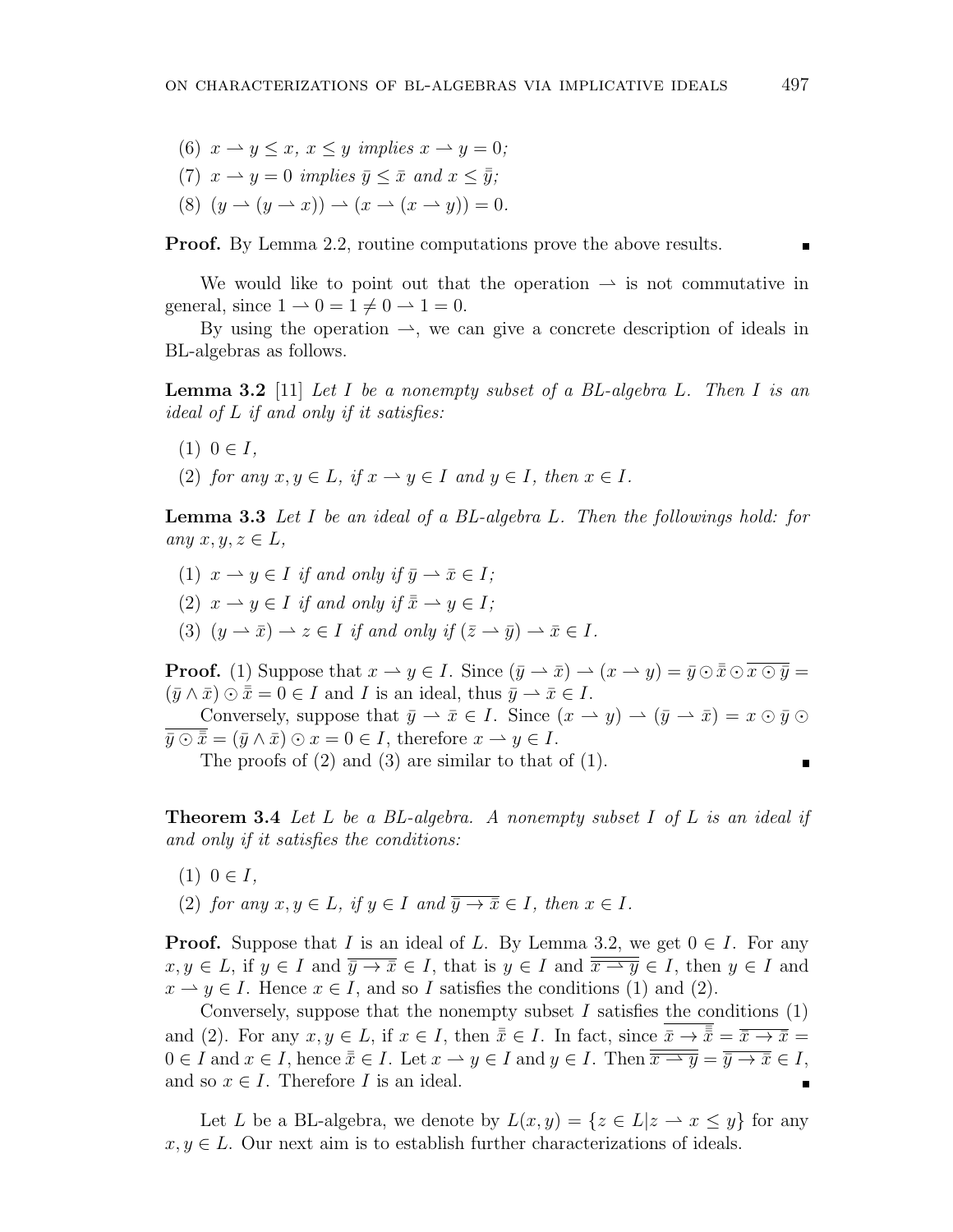**Proposition 3.5** *Let I be a nonempty subset of a BL-algebra L. Then the following conditions are equivalent:*

- $(1)$  *I is an ideal of L*,
- $(2)$   $L(x, y) \subset I$ , for any  $x, y \in I$ ,
- (3)  $(z \rightharpoonup x) \rightharpoonup y = 0$  *implies*  $z \in I$ *, for any*  $x, y \in I$  *and*  $z \in L$ *.*

**Proof.** (1)  $\Rightarrow$  (2) Let *I* be an ideal. For any  $x, y \in I$ , if  $z \in L(x, y)$ , then  $z \rightarrow x \leq y$ . By Definition 2.3 and Lemma 3.2, we have  $z \in I$ , hence  $L(x, y) \subseteq I$ .  $(2) \Rightarrow (3)$  It is obvious.

 $(3) \Rightarrow (1)$  Assume that  $(z \rightarrow x) \rightarrow y = 0$  implies  $z \in I$ , for any  $x, y \in I$  and  $z \in L$ . Since *I* is a nonempty subset, then there exists  $x \in I$ . By Lemma 3.1, we get that  $(0 \rightarrow x) \rightarrow x = 0$ , therefore  $0 \in I$ . Let  $x \rightarrow y \in I$  and  $y \in I$ . It follows from Lemma 3.1,  $(x \rightarrow (x \rightarrow y)) \rightarrow y = (x \rightarrow y) \rightarrow (x \rightarrow y) = 0$ , hence  $x \in I$ , and so *I* is an ideal.

The following result will display that the operation  $\rightarrow$  plays an important role in the ideal theory of BL-algebras.

**Proposition 3.6** *Let P be a proper ideal of a BL-algebra L. Then P is a prime ideal if and only if*  $x \to y \in P$  *or*  $y \to x \in P$ *, for any*  $x, y \in L$ *.* 

**Proof.** Indeed, *P* is prime if and only if  $\overline{x \rightarrow y} \in P$  or  $\overline{y \rightarrow x} \in P$ , for all  $x, y \in L$ . Now, it follows from Lemma 2.2 (13) that  $\overline{x \rightarrow y} \in P$  if and only if  $\overline{\overline{x} \rightarrow \overline{y}} \in P$ for all  $x, y \in L$ . The result is now clear since  $a \in P$  if and only if  $\overline{a} \in P$ , and  $\overline{\overline{x} \rightarrow \overline{y}} = \overline{\overline{y} \rightarrow \overline{x}}$ .

Notice the fact that  $x \wedge \bar{x} \leq \bar{x} \wedge \bar{x}$  for any  $x \in L$ , we can obtain a condition under which an ideal is a Boolean ideal in BL-algebras.

**Remark 3.7** Let *I* be an ideal of a BL-algebra *L*. Then *I* is a Boolean ideal if and only if  $\bar{x} \wedge \bar{x} \in I$  for any  $x \in L$ .

#### **4. Implicative ideals**

In this section, we introduce the notion of implicative ideals in BL-algebras and investigate some of their properties. Here we obtain that an ideal is Boolean if and only if it is an implicative ideal.

**Definition 4.1** A nonempty subset *I* of a BL-algebra *L* is called an implicative ideal if it satisfies:

- $(1)$  0 ∈ *I*,
- (2)  $(x \rightarrow y) \rightarrow z \in I$  and  $y \rightarrow z \in I$  imply  $x \rightarrow z \in I$ , for any  $x, y, z \in L$ .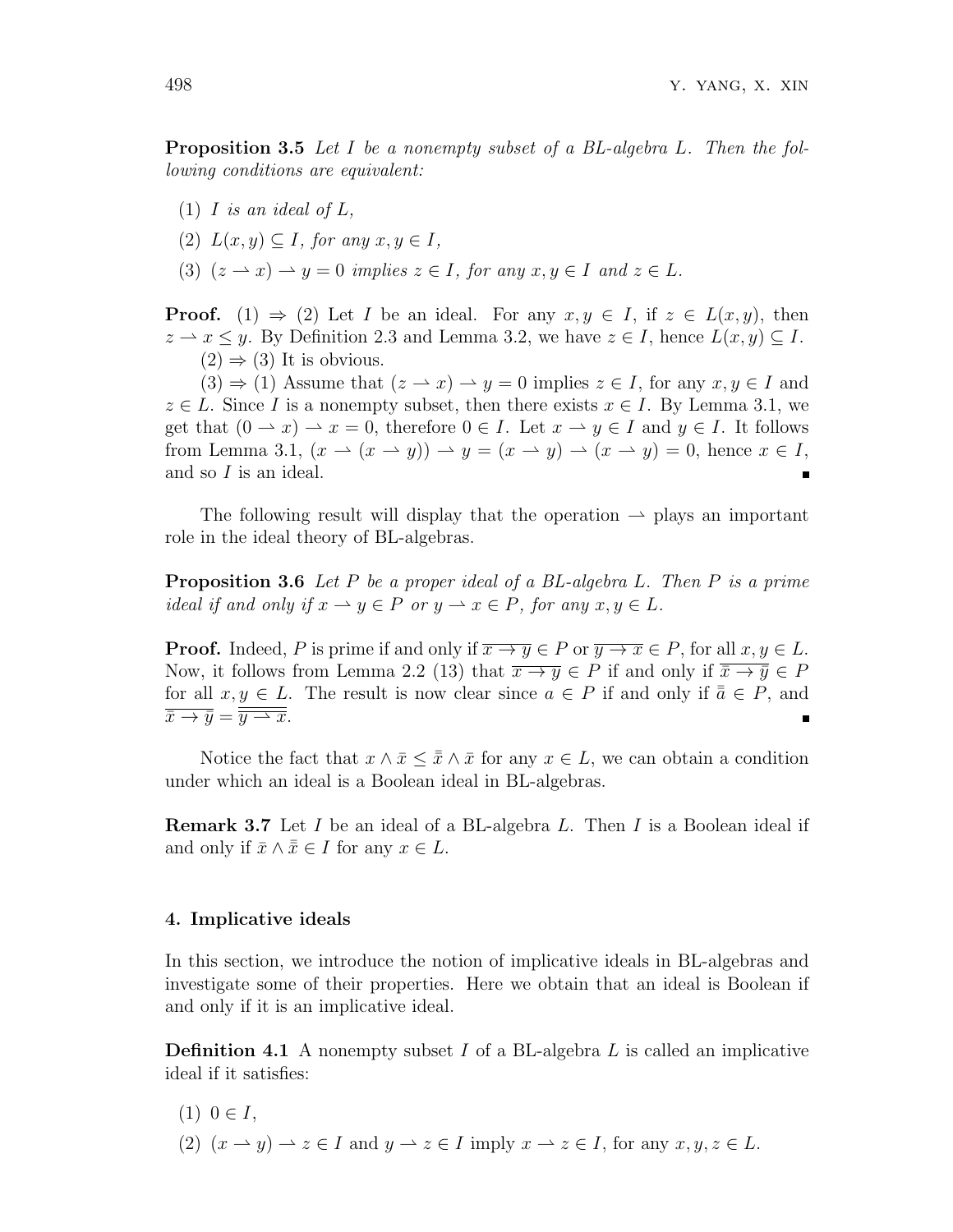For better understanding of the above definition, we illustrate it by the following example.

**Example 4.2** Let  $L = \{0, a, b, c, d, e, f, 1\}$  be a set with Hasse diagram and Cayley tables as follows.



Then  $(L, \wedge, \vee, \otimes, \rightarrow, 0, 1)$  is a BL-algebra that is not an MV-algebra. It is easy to check that  $I = \{0, a, b, c\}$  is an implicative ideal of L.

**Example 4.3** Let  $L = \{0, a, b, c, d, 1\}$  be a set with Hasse diagram and Cayley tables as follows.



|  |  | $\otimes$   0 a b c d 1                                 |  | $\rightarrow$ 0 a b c d 1 |  |  |                                                         |  |
|--|--|---------------------------------------------------------|--|---------------------------|--|--|---------------------------------------------------------|--|
|  |  | $0 \t 0 \t 0 \t 0 \t 0 \t 0$                            |  |                           |  |  |                                                         |  |
|  |  | $a \,   \, 0 \, 0 \, a \, 0 \, 0 \, a$                  |  |                           |  |  | $a \mid d \quad 1 \quad 1 \quad d \quad 1 \quad 1$      |  |
|  |  | $b \begin{pmatrix} 0 & a & b & 0 & a & b \end{pmatrix}$ |  |                           |  |  | $b \begin{bmatrix} c & d & 1 & c & d & 1 \end{bmatrix}$ |  |
|  |  | c   0 0 0 c c c                                         |  |                           |  |  | c   b   b   1   1   1   $\frac{1}{2}$                   |  |
|  |  | $d \mid 0$ 0 a c c d                                    |  |                           |  |  | $d$ a b b d 1 1                                         |  |
|  |  | $1 \vert 0$ a b c d 1                                   |  |                           |  |  | $1 \vert 0$ a b c d 1                                   |  |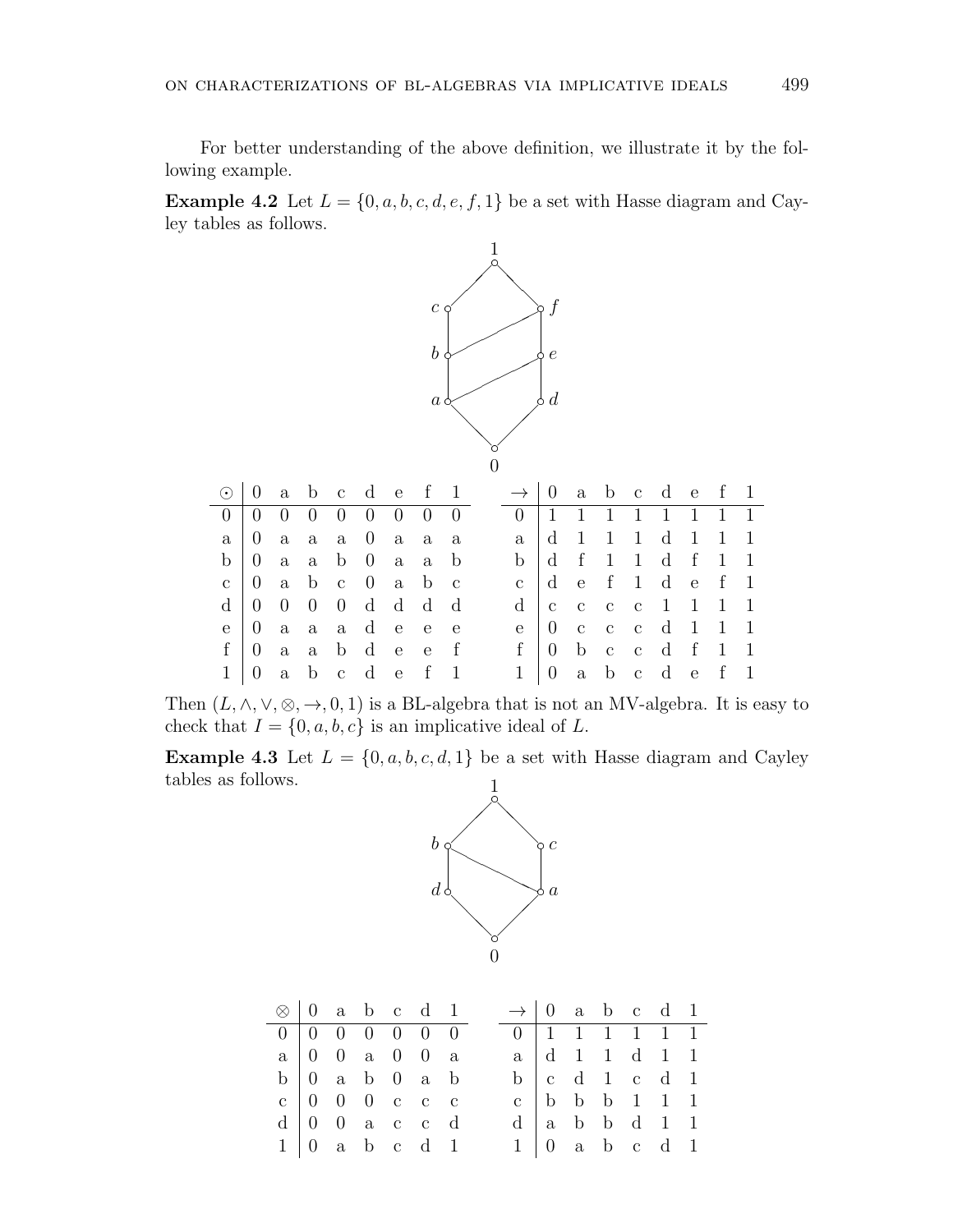According to [7],  $(L, \wedge, \vee, \odot, \rightarrow, 0, 1)$  is a BL-algebra. It is easy to check that  $I = \{0, c, d\}$  is an implicative ideal of L.

The following proposition describes the relationship between implicative ideals and ideals.

**Proposition 4.4** *Let I be an implicative ideal of a BL-algebra L. Then I is an ideal, but the converse is not true in general.*

**Proof.** Suppose that *I* is an implicative ideal of a BL-algebra *L*. Let  $x, y \in L$ . If  $x \to y \in I$  and  $y \in I$ , then  $(x \to y) \to 0 = x \to y \in I$  and  $y \to 0 = y \in I$ . By hypothesis we get  $x = x \rightarrow 0 \in I$ , hence *I* is an ideal.

For the converse we consider the BL-algebra *L* of Example 4.3, it is easy to see that  $J = \{0, b\}$  is an ideal but not an implicative ideal since  $(c \rightarrow a) \rightarrow a = 0 \in J$ and  $a \rightharpoonup a = 0 \in I$  but  $c \notin J$ .

In the following, we give some characterizations of implicative ideals for further discussion.

**Theorem 4.5** *Let I be an ideal of a BL-algebra L. Then I is an implicative ideal of L* if and only if it satisfies the condition  $(PI)$ :  $(y \to \bar{x}) \to z \in I$  and  $x \to y \in I$ *imply*  $x \to z \in I$ *, for any*  $x, y, z \in L$ *.* 

**Proof.** Suppose that *I* is an implicative ideal. For any  $x, y \in L$ , let  $(y \to \bar{x}) \to$  $z \in I$  and  $x \to y \in I$ . By Lemma 3.3, we have  $(\bar{z} \to \bar{y}) \to \bar{x} \in I$  and  $\bar{y} \to \bar{x} \in I$ . Hence  $\bar{z} \to \bar{x} \in I$ , and so  $x \to z \in I$ .

Conversely, suppose that *I* satisfies the condition (PI). Let  $(x \to y) \to z \in I$ and  $y \to z \in I$ , that is  $x \to (y \oslash z) \in I$  and  $y \to z \in I$ . By Lemma 3.3 we get  $(\bar{y} \rightarrow \bar{\bar{z}}) \rightarrow \bar{x} \in I$  and  $\bar{z} \rightarrow \bar{y} \in I$ . Therefore  $\bar{z} \rightarrow \bar{x} \in I$ , and so  $x \rightarrow z \in I$ . Hence *I* is an implicative ideal of *L*.

**Theorem 4.6** *Let I be an ideal of a BL-algebra L. Then the following conditions are equivalent:*

- (1) *I is an implicative ideal of L;*
- (2) *for any*  $a \in L$ *, the set*  $I_a := \{x \in L | x \to a \in I\}$  *is an ideal of*  $L$ *.*

**Proof.** Suppose that *I* is an implicative ideal. For any  $x, y \in L$ , if  $x \to y \in I_a$ and  $y \in I_a$ , then  $(x \to y) \to a \in I$  and  $y \to a \in I$ , hence  $x \to a \in I$ , that is, *x* ∈ *I*<sub>*a*</sub>. By Lemma 3.1, 0 → *a* = 0 ∈ *I*, then 0 ∈ *I*<sub>*a*</sub>, hence *I*<sub>*a*</sub> is an ideal.

Conversely, suppose that  $I_a$  is an ideal of  $L$  for any  $a \in L$ . For any  $x, y, z \in L$ , if  $(x \to y) \to z \in I$  and  $y \to z \in I$ , then  $x \to y \in I_z$  and  $y \in I_z$ . Since  $I_z$  is an ideal, we obtain  $x \in I_z$ , that is,  $x \to z \in I$ . Therefore *I* is an implicative ideal. ■

As a consequence of Theorem 4.6, we have the following result.

**Proposition 4.7** *Let I be an implicative ideal of a BL-algebra L. Then for any*  $a \in L$ ,  $I_a$  *is the least ideal of*  $L$  *containing*  $I$  *and*  $a$ *.*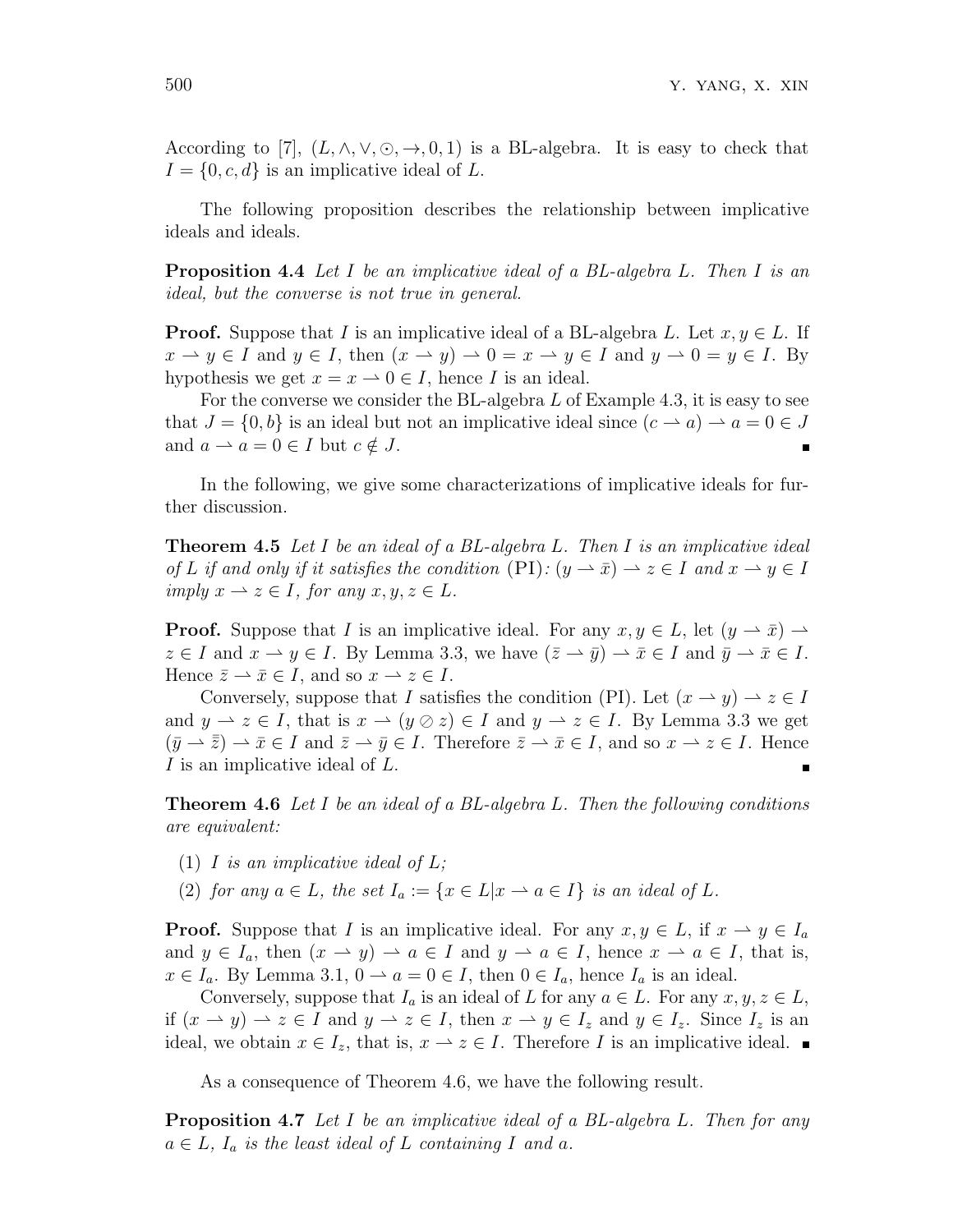**Proof.** Assume that *I* is an implicative ideal and  $a \in L$ . By Theorem 4.6, we obtain  $I_a$  an ideal. For any  $x \in I$ , then  $x \to a \leq x$ . From Proposition 4.4, it follows that *I* is an ideal of *L*, hence  $x \to a \in I$ , that is,  $x \in I_a$ , and so  $I \subseteq I_a$ . Notice that  $a \rightharpoonup a = 0 \in I$ , we obtain  $a \in I_a$ . If *J* is an ideal containing *I* and *a*, then for any  $x \in I_a$ , we have  $x \to a \in I \subseteq J$ . Since *J* is an ideal of *L* and  $a \in J$ , we get  $x \in J$ , that is  $I_a \subseteq J$ . Therefore  $I_a$  is the least ideal containing *I* and  $a$ .

Next, we discuss some properties of *Ia*.

**Proposition 4.8** *Let I, J be ideals of a BL-algebra L. Then the following statements hold: for any*  $a, b \in L$ *,* 

- (1)  $I_a = I$  *if and only if*  $a \in I$ ,
- (2)  $a \leq b$  *implies*  $I_a \subseteq I_b$ ,
- (3)  $I \subseteq J$  *implies*  $I_a \subseteq J_a$ ,
- $(4)$   $(I \cap J)_a = I_a \cap J_a$ ,  $(I \cup J)_a = I_a \cup J_a$ ,
- (5) *if I is an implicative ideal, then*  $I_{a\oslash b} = (I_a)_b$

**Proof.** (1) Suppose that  $I_a = I$ . Since  $a \rightharpoonup a = 0 \in I$ , we have  $a \in I_a$  by the definition of  $I_a$ , hence  $a \in I$ .

Conversely, assume that  $a \in I$ . For any  $x \in I$ , since  $x \to a \leq x \in I$  and *I* is ideal, we have  $x \to a \in I$ . Hence  $x \in I_a$ , and so  $I \subseteq I_a$ . On the other hand, for any  $x \in I_a$ , then  $x \to a \in I$ . Since  $a \in I$ , we get  $x \in I$ . Therefore  $I_a \subseteq I$  and so  $I_a = I$ .

(2) Suppose that  $a \leq b$ . For any  $x \in I_a$ , then  $x \to a \in I$ . Since  $x \to b \leq x \to a$ and *I* is an ideal, we have  $x \to b \in I$ . Therefore  $x \in I_b$ , and so  $I_a \subseteq I_b$ .

(3) Assume that  $I \subseteq J$ . For any  $x \in I_a$ , we have  $x \to a \in I \subseteq J$ , then  $x \in J_a$ , it follows that  $I_a \subseteq J_a$ .

(4) Since  $I \cap J \subseteq I$ , *J*, we have  $(I \cap J)_a \subseteq I_a \cap J_a$  by (3). On the other hand, for any  $x \in I_a \cap J_a$ , we have  $x \to a \in I$  and  $x \to a \in J$ . Hence  $x \to a \in I \cap J$ , and so  $I_a \cap J_a \subseteq (I \cap J)_a$ . Thus  $(I \cap J)_a = I_a \cap J_a$ .  $(I \cup J)_a = I_a \cup J_a$  can be proved in the similar way.

(5) Suppose that *I* is an implicative ideal. By Theorem 4.6,  $I_a$  is an ideal.  $x \in I_{a\oslash b}$  if and only if  $x \to (a \oslash b) = (x \to a) \to b = (x \to b) \to a$  if and only if  $x \in (I_a)_b$ . Hence  $I_{a \oslash b} = (I_a)_b$ .

The following results are the characterizations of implicative ideals.

**Theorem 4.9** *Let I be a nonempty subset of a BL-algebra L. Then the following conditions are equivalent:*

- (1) *I is an implicative ideal of L,*
- (2) *I is an ideal and for any*  $x, y \in L$ ,  $(x \rightarrow y) \rightarrow y \in I$  *implies*  $x \rightarrow y \in I$ ,
- (3) *I is an ideal and for any*  $x, y, z \in L$ ,  $(x \rightarrow y) \rightarrow z \in I$  *implies*  $(x \rightarrow z) \rightarrow$  $(y \rightarrow z) \in L$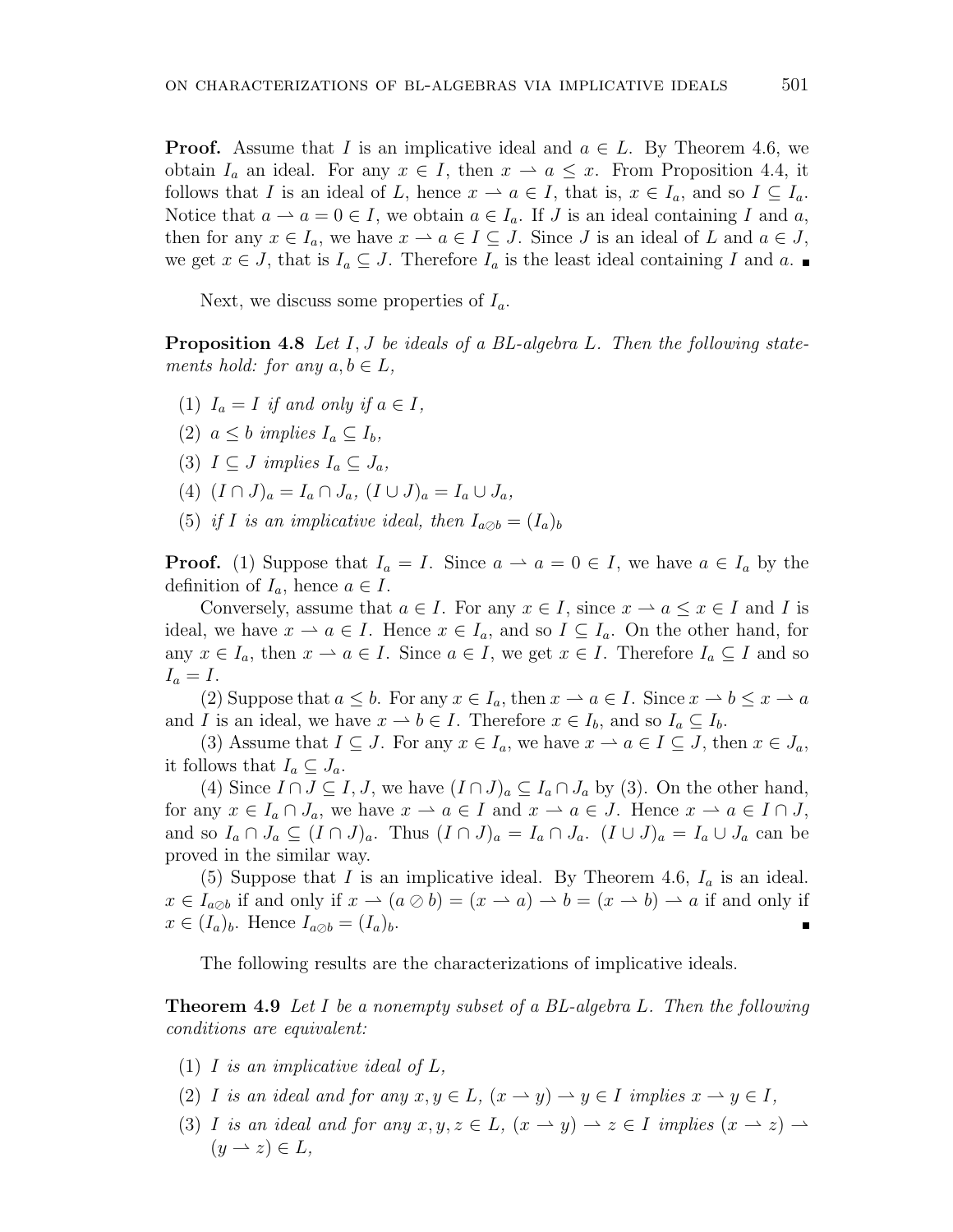(4)  $0 \in I$ *, and if*  $((x \rightarrow y) \rightarrow y) \rightarrow z \in I$  *and*  $z \in I$ *, then*  $x \rightarrow y \in I$ *, for any*  $x, y, z \in L$ *.* 

**Proof.** (1)  $\Rightarrow$  (2) Let *I* be an implicative ideal and  $(x \rightarrow y) \rightarrow y \in I$ . It follows from Proposition 4.4 that *I* is an ideal. Observe that  $y \to y = 0 \in I$ , we get  $x \rightarrow y \in I$ .

 $(2) \Rightarrow (3)$  Assume that  $(2)$  holds. For any  $x, y, z \in L$ , let  $(x \rightarrow y) \rightarrow z \in I$ . According to Lemma 3.1, we have  $((x \rightarrow (y \rightarrow z)) \rightarrow z) \rightarrow z = ((x \rightarrow z) \rightarrow (y \rightarrow z))$  $(z)$ )  $\rightarrow$   $z \leq (x \rightarrow y) \rightarrow z$ . It follows that  $((x \rightarrow (y \rightarrow z)) \rightarrow z) \rightarrow z \in I$ . Therefore  $(x \to z) \to (y \to z) = (x \to (y \to z)) \to z \in I$  by hypothesis, and so (3) is valid.

 $(3) \Rightarrow (4)$  Suppose that  $(3)$  holds. Obviously,  $0 \in I$ . For any  $x, y, z \in L$ , if  $((x \rightarrow y) \rightarrow y) \rightarrow z \in I$  and  $z \in I$ , then  $(x \rightarrow y) \rightarrow y \in I$ . It follows from hypothesis and Lemma 3.1 that  $x \to y = (x \to y) \to (y \to y) \in I$ , therefore (4) is valid.

 $(4) \Rightarrow (1)$  Assume that  $(4)$  is valid. We assert that *I* is an ideal of *L*. In fact, for any  $x, y \in L$ , if  $x \to y \in I$  and  $y \in I$ , then  $((x \to 0) \to 0) \to y = x \to y \in I$ . By hypothesis, we get  $x = x \to 0 \in I$ , therefore *I* is an ideal. Let  $(x \to y) \to z \in I$ and  $y \to z \in I$ . From Lemma 3.1, it follows that  $((x \to z) \to z) \to (y \to z) \le$  $(x \to z) \to y = (x \to y) \to z$ . Due to the fact that *I* an ideal of *L*, we have  $((x \rightarrow z) \rightarrow z) \rightarrow (y \rightarrow z) \in I$ , therefore  $x \rightarrow z \in I$ , and thus (1) holds.

The extension property for implicative ideals is obtained from the following proposition.

**Proposition 4.10** *Let I* and *J* be ideals of a BL-algebra L such that  $I \subseteq J$ . If *I is an implicative ideal, then so is J.*

**Proof.** Let  $x, y, z \in L$  such that  $(x \to y) \to z \in J$ . Denote  $u = (x \to y) \to z$ , it follows that  $((x \rightarrow u) \rightarrow y) \rightarrow z = ((x \rightarrow y) \rightarrow z) \rightarrow u = 0 \in I$ . Since *I* is an implicative ideal of *L*, we have  $((x \rightarrow u) \rightarrow z) \rightarrow (y \rightarrow z) = ((x \rightarrow z) \rightarrow (y \rightarrow z))$  $(z)$ )  $\rightarrow u \in I \subseteq J$  by Theorem 4.9. Consider that *J* is an ideal and  $u \in J$ , we obtain that  $(x \to z) \to (y \to z) \in J$ . Hence *J* is an implicative ideal of *L*.

Now we continue to study the characterizations of implicative ideals.

**Theorem 4.11** *Let I be a nonempty subset of a BL-algebra L. Then the following conditions are equivalent:*

- (1) *I is an implicative ideal of L,*
- $(2)$   $0 \in I$ *, and if*  $(x \to (y \to x)) \to z \in I$  *and*  $z \in I$ *, then*  $x \in I$ *, for any*  $x, y, z \in L$
- (3) *I is an ideal and for any*  $x, y \in L$ ,  $x \to (y \to x) \in I$  *implies*  $x \in I$ *.*

**Proof.** (1)  $\Rightarrow$  (2) Suppose that *I* is an implicative ideal. Obviously,  $0 \in I$ . For any  $x, y, z \in L$ , if  $(x \to (y \to x)) \to z \in I$  and  $z \in I$ , then  $x \to (y \to x) \in I$ . Since  $((y \rightarrow (y \rightarrow x)) \rightarrow (y \rightarrow x)) \rightarrow (x \rightarrow (y \rightarrow x)) = ((y \rightarrow (y \rightarrow x)) \rightarrow (x \rightarrow$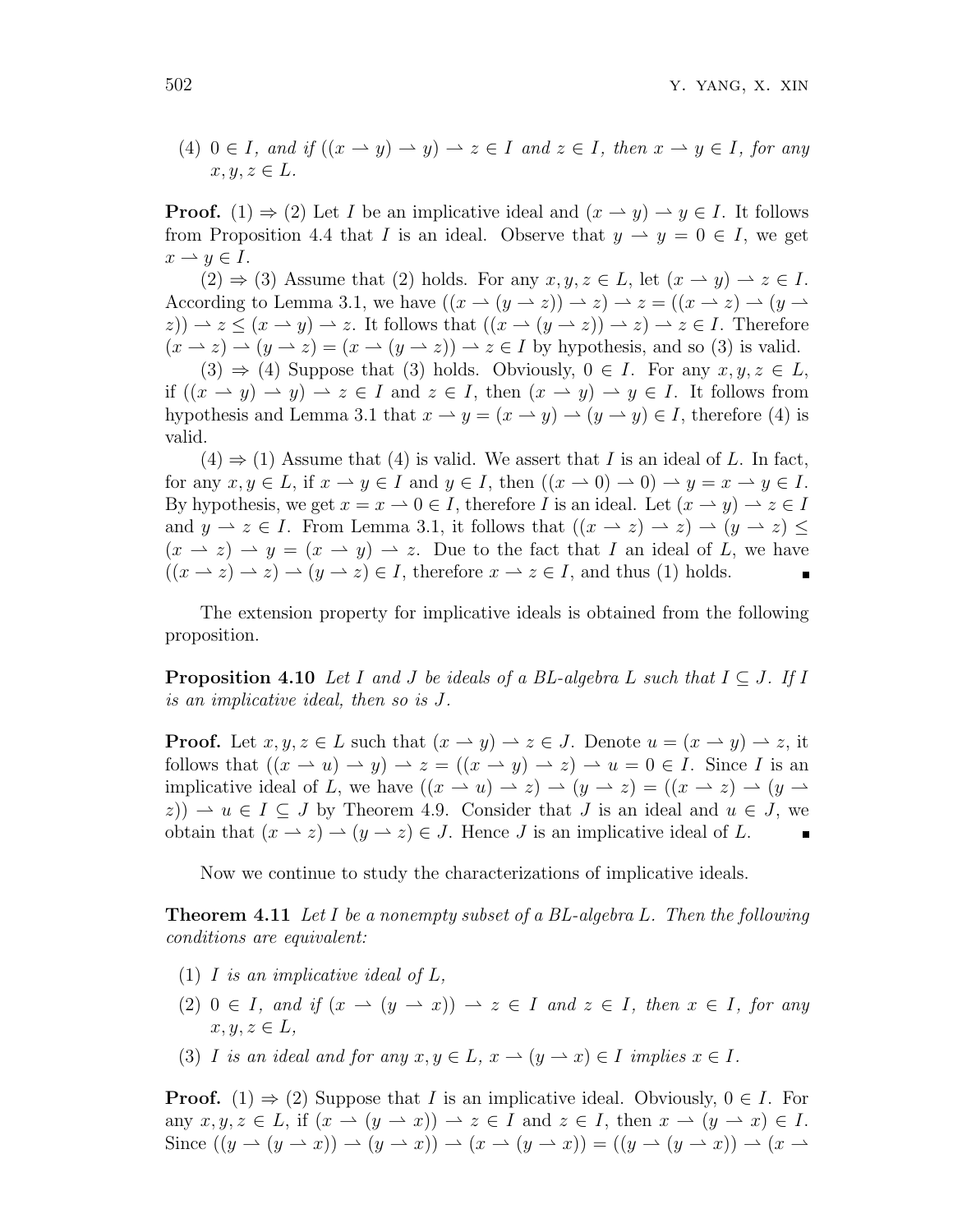$(y \rightarrow x)$ )  $\rightarrow (y \rightarrow x) \le (y \rightarrow x) \rightarrow (y \rightarrow x) = 0 \in I$ , we get that  $(y \rightarrow (y \rightarrow x))$  $f(x) \rightarrow (y \rightarrow x) \in I$ . Using Theorem 4.9, we obtain that  $y \rightarrow (y \rightarrow x) \in I$ . Since  $(x \to (x \to y)) \to (y \to (y \to x)) = 0 \in I$ , then  $x \to (x \to y) \in I$ . By Lemma 2.2, it is easy to obtain that  $((x \rightarrow y) \rightarrow z) \rightarrow (x \rightarrow (y \rightarrow x)) = 0$ , therefore  $(x \rightarrow y) \rightarrow z \in I$ . Notice that  $z \in I$ , we have  $x \rightarrow y \in I$ . Follows the result  $x \to (x \to y) \in I$ , we get  $x \in I$ , and so (2) holds.

 $(2) \Rightarrow (3)$  For any  $x, y \in L$ , if  $x \to y \in I$  and  $y \in I$ , then  $(x \to (x \to x)) \to$  $y = x \rightarrow y \in I$ . By hypothesis, we have  $x \in I$ , hence *I* is an ideal. Suppose that  $x \to (y \to x) \in I$ , then  $(x \to (y \to x)) \to 0 \in I$  and  $0 \in I$ . Therefore  $x \in I$ , and thus (3) is valid.

 $(3) \Rightarrow (1)$  Assume that  $(3)$  holds. For any  $x, y \in L$ , let  $(x \rightarrow y) \rightarrow y \in I$ . Routine calculation shows that  $((x \rightarrow y) \rightarrow (x \rightarrow (x \rightarrow y))) \rightarrow ((x \rightarrow y) \rightarrow y)$ 0, then  $(x \to y) \to (x \to (x \to y)) \in I$ . By hypothesis,  $x \to y \in I$ . From Theorem 4.9, it follows that *I* is an implicative ideal.

To show the relationship between implicative ideals and Boolean ideals in BL-algebras, we give a characterization of implicative ideals as follows.

**Theorem 4.12** *Let I be an ideal of a BL-algebra L. Then I is an implicative ideal of L if and only if*  $(x \oslash x) \rightarrow x \in I$  *for any*  $x \in L$ *.* 

**Proof.** For any  $x \in L$ , we have  $x \to x = 0 \in I$  and  $((x \oslash x) \to x) \to x = (\bar{x} \to x)$  $x \in \overline{x} \cup \overline{x} = (\overline{x} \wedge x) \cup \overline{x} = 0 \in I$ . Due to the fact that *I* is an implicative ideal, we get  $(x \oslash x) \rightarrow x \in I$ .

Conversely, suppose that for any  $x \in L$ ,  $(x \oslash x) \rightarrow x \in I$  holds. Let  $x, y, z \in L$ such that  $(x \to y) \to z \in I$  and  $y \to z \in I$ . By Lemma 3.1, it not difficult to obtain that  $(x \to (z \oslash z)) \to ((x \to y) \to z) \to (y \to z) = 0$ . From Definition 2.3 and Lemma 3.2, it follows that  $x \to (z \oslash z) \in I$ . Since  $(z \oslash z) \to z \in I$ and  $x \to z \leq ((z \oslash z) \to z) \oslash (x \to (z \oslash z))$ , we get  $x \to z \in I$ . Hence *I* is an implicative ideal of *L*.

Let *L* be a BL-algebra. For any  $x \in L$ , we have  $(x \oslash x) \rightarrow x = (\bar{x} \rightarrow x) \odot \bar{x} =$  $\bar{x} \wedge x$ . As an application of the above theorem, we have the following result.

**Corollary 4.13** *Let I be an ideal of a BL-algebra L. Then I is an implicative ideal if and only if I is a Boolean ideal of L.*

Summarizing the above results, we have the following proposition.

**Proposition 4.14** *In a BL-algebra L, the following conditions are equivalent:*

- (1) *any ideal I of L is implicative;*
- (2) *{*0*} is an implicative ideal;*
- (3) *for any*  $a \in L$ *, the set*  $L(a) := \{x \in L | x \to a = 0\}$  *is an ideal of*  $L$ *.*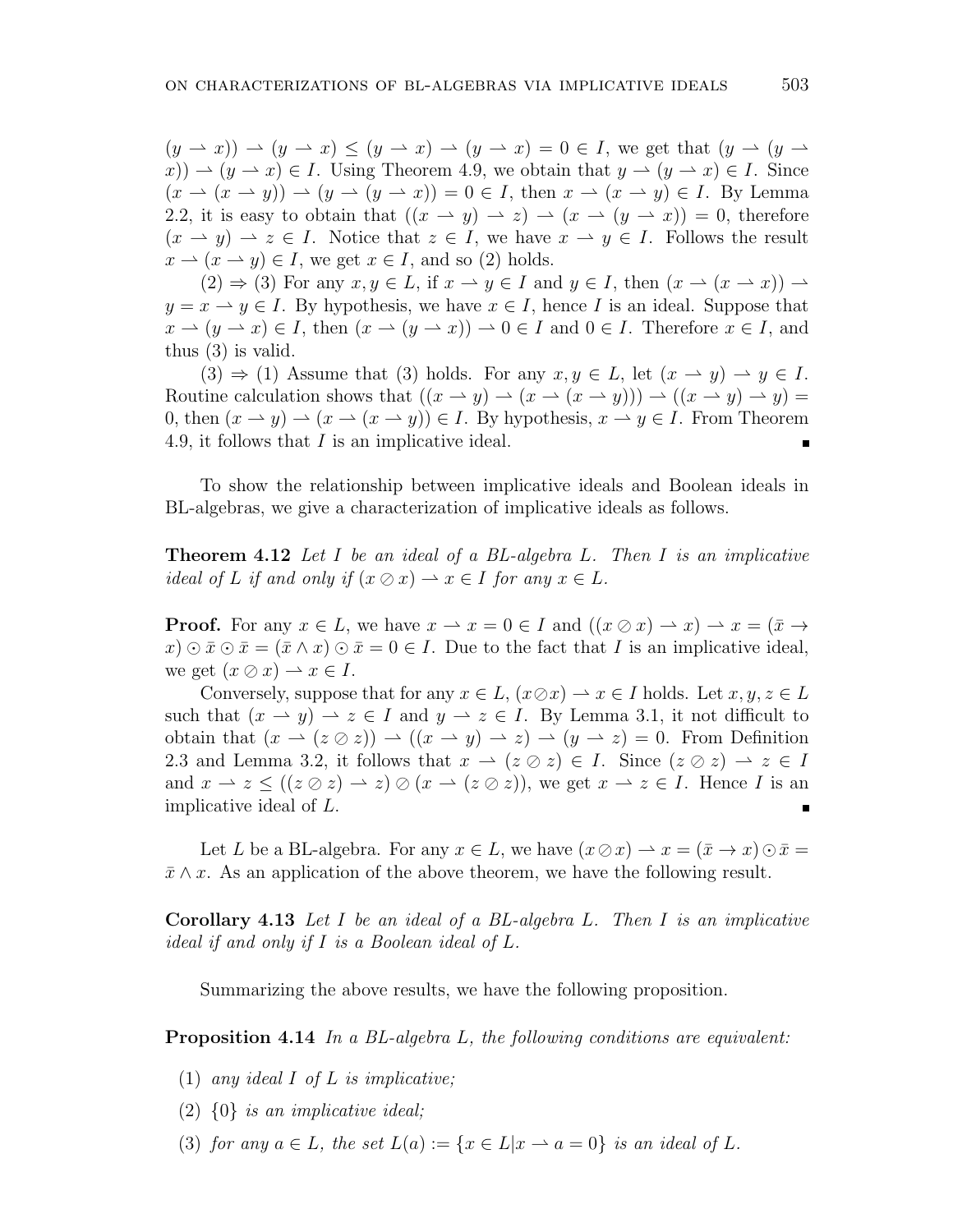**Proof.**  $(1) \Leftrightarrow (2)$  It is clear by Proposition 4.10.

 $(2) \Rightarrow (3)$  For any  $a, x, y \in L$ , if  $x \rightarrow y \in L(a)$  and  $y \in L(a)$ , then  $(x \rightarrow y) \rightarrow$  $a = 0$  and  $y \rightarrow a = 0$ . Since  $\{0\}$  is an implicative ideal, we have  $x \rightarrow a = 0$ , that is,  $x \in L(a)$ . Hence  $L(a)$  is an ideal of  $L$ .

 $(3) \Rightarrow (2)$  For any  $x, y \in L$ , if  $(x \rightarrow y) \rightarrow y = 0$ , then  $x \rightarrow y \in L(y)$ . Since  $L(y)$  is an ideal and  $y \in L(y)$ , then  $x \in L(y)$ , that is  $x \to y = 0$ . By Theorem 4.9, *{*0*}* is an implicative ideal.

**Proposition 4.15** If L is a Boolean algebra or a Gödel algebra, then any ideal *of L is an implicative ideal.*

**Proof.** To prove the proposition, we consider two cases.

**Case 1.** If *L* is a Boolean algebra, then  $x \vee \overline{x} = 1$  for any  $x \in L$ . By Lemma 2.2, we have  $x \wedge \bar{x} = 0$ . It follows that  $\{0\}$  is a Boolean ideal. By Corollary 4.13 and Proposition 4.14, any ideal of *L* is an implicative ideal.

**Case 2.** Assume that *L* is a Gödel algebra and *I* is an ideal of *L*. For any  $x \in L$ , we have  $(x \oslash x) \rightarrow x = (\bar{x} \rightarrow x) \odot \bar{x} = (\bar{x} \rightarrow x) \odot (\bar{x} \odot \bar{x}) = (\bar{x} \wedge x) \odot \bar{x} = 0.$ Notice that *I* is an ideal, we have  $x \oslash x \rightarrow x \in I$ . From Theorem 4.12, it follows that *I* is an implicative ideal of *L*.

Next, we introduce the notion of maximal ideals in BL-algebras and discuss the relations among various ideals.

**Definition 4.16** Let *L* be a BL-algebra. A proper ideal *I* of *L* is called a maximal ideal if *I* is not a proper subset of any proper ideal of *L*.

It is easy to prove the following result.

**Proposition 4.17** *Any maximal ideal of a BL-algebra L is a prime ideal.*

The following example shows that maximal ideals exist.

**Example 4.18** Let  $(L, \wedge, \vee, \odot, \rightarrow, 0, 1)$  be a BL-algebra of Example 4.3. It can be verified that  $I = \{0, c, d\}$  is a maximal ideal, and also a prime ideal.

For the purpose of investigating some relationships among various ideals of BL-algebras, we prepare the following results.

**Lemma 4.19** *Let M be an ideal of a BL-algebra. Then ideal M is maximal if and only if L/M is simple, i.e, has no proper ideal other than {*0*}.*

**Lemma 4.20** [11] *An ideal P of a BL-algebra L is a prime ideal if and only if the BL-algebra quotient L/P is an MV-chain.*

**Lemma 4.21** [11] *Let L be a BL-algebra, then an ideal I is Boolean if and only if L/I is a Boolean algebra.*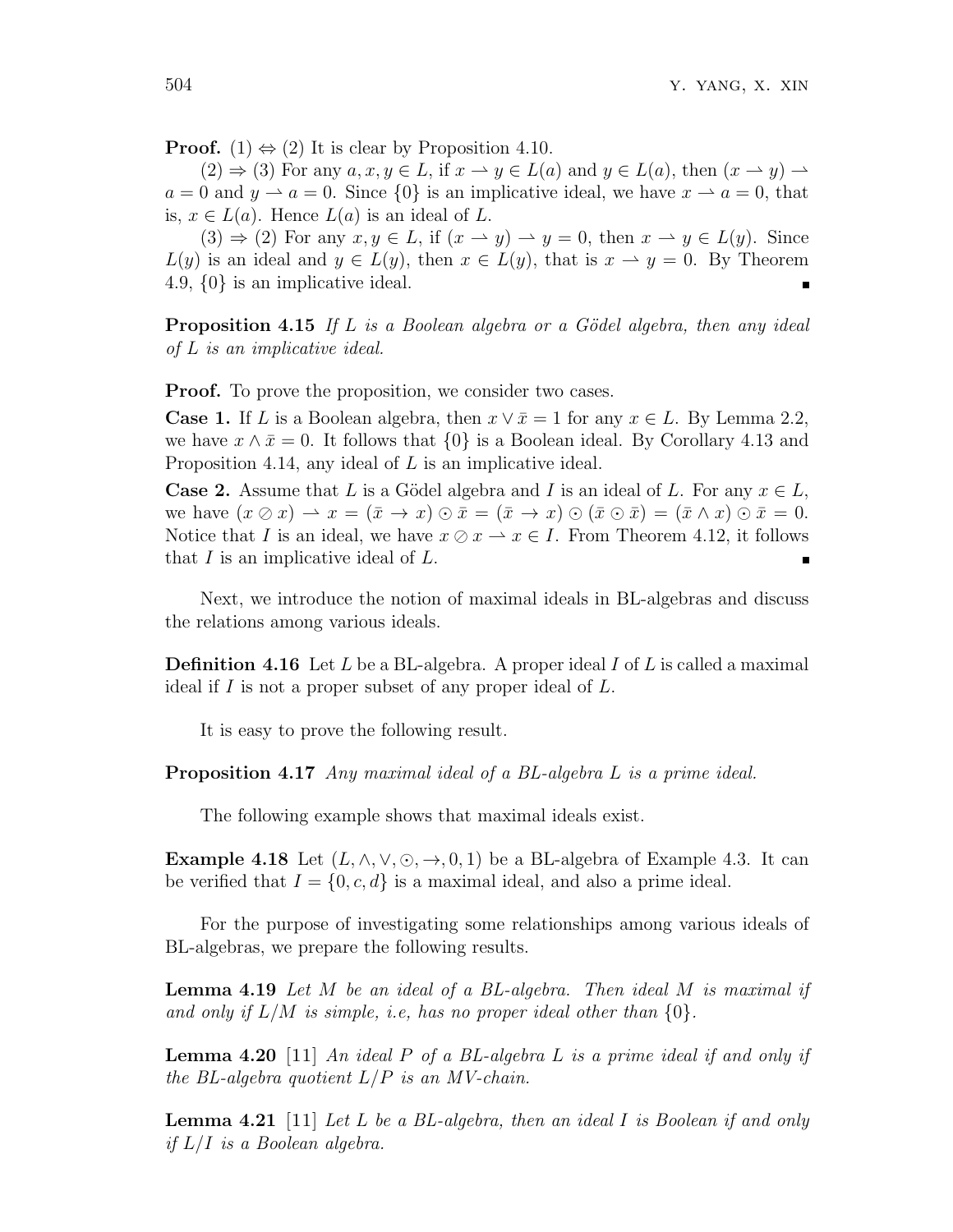**Theorem 4.22** *Let I be a proper ideal of a BL-algebra L. Then the following statements are equivalent:*

- (1) *I is a maximal and implicative ideal;*
- (2)  $x \notin I$  and  $y \notin I$  imply  $x \to y \in I$  and  $y \to x \in I$  for any  $x, y \in L$ ;
- (3) *if*  $x \notin I$ *, then exists some*  $n > 0$  *such that*  $x_{\oslash}^{n} := \underbrace{\bar{x} \oslash \cdots \oslash \bar{x}}_{n \text{ times}}$ *∈ I;*
- $(4)$   $x \in I$  or  $\overline{x} \in I$  for any  $x \in L$ ;
- (5) *I is a prime and implicative ideal.*

**Proof.** (1)  $\Rightarrow$  (2) Let  $x, y \notin I$ . It follows from Proposition 4.7 that  $I_y = \{z \in L \mid$  $z \rightarrow y \in I$ } is the least ideal containing *I* and *y*. Since *I* is maximal and  $y \notin I$ , we get  $I_y = L$ . Thus  $x \in I_y$ , and so  $x \to y \in I$ .  $y \to x \in I$  can be proved similarly.

(2)  $\Rightarrow$  (3) Suppose that *x* ∉ *I*. Since *I* is a proper ideal, then 1 ∉ *I*. By hypothesis, we have  $x \to 1 = 0 \in I$  and  $1 \to x = \overline{x} \in I$ . It follows from Definition 2.3 that  $x_{\oslash}^n \in I$  for any  $n > 0$ .

 $(3) \Rightarrow (4)$  Assume that  $(3)$  holds. For any  $x \in L$ , if  $x \in I$ , it is true. Assume  $x \notin I$ , then there exists some  $n > 0$  such that  $x_{\oslash}^n \in I$ . Since  $\bar{x} \leq x_{\oslash}^n$  and *I* is a proper ideal of *L*, we have  $\bar{x} \in I$ . Thus (4) is valid.

 $(4) \Rightarrow (5)$  For any  $x \in L$ ,  $x \wedge \overline{x} \leq x, \overline{x}$ , it follows from hypothesis and Corollary 4.13 that *I* is an implicative ideal. For any  $y \in L$ , we have  $(y \to x) \to \bar{x} = 0 \in I$ and  $(x \to y) \to x = 0 \in I$ . Since *I* is a proper ideal, and  $x \in I$  or  $\overline{x} \in I$ , we have  $x \to y \in I$  or  $y \to x \in I$ . It follows from Proposition 3.6 that *I* is prime. Hence *I* is a prime and implicative ideal.

 $(5) \Rightarrow (1)$  Let *I* be a prime and implicative ideal. From Lemmas 4.20 and 4.21, it follows that *L/I* would be an MV-chain that is also a Boolean algebra. While the only Boolean chain is the two-element Boolean algebra, hence  $L/I \cong 2$ . According to Lemma 4.19, (1) is clear.

#### **5. Conclusions**

In this paper, we gave some characterizations of ideals, prime ideals and Boolean ideals by the pseudo implication operation. Then we introduced the notions of implicative ideals and investigated some characterizations of them. For future work, we could use the pseudo implication operation to investigate the relationships among BL-algebras and other logic algebras, and obtain some logic results.

**Acknowledgements.** The authors are grateful to the referees for useful suggestions and comments which led to an improvement of the paper. The works described in this paper are partially supported by the Higher Education Key Scientific Research Program Funded by Henan Province (No. 16A110028, 16A130004) and National Natural Science Foundation of China (No. 11571281, 11401128).

#### **References**

[1] Borumand Saeid, A., Motamed, S., *A new filter in BL-algebras*, J. Intell. Fuzzy Systems, 27 (6) (2014), 2949–2957.